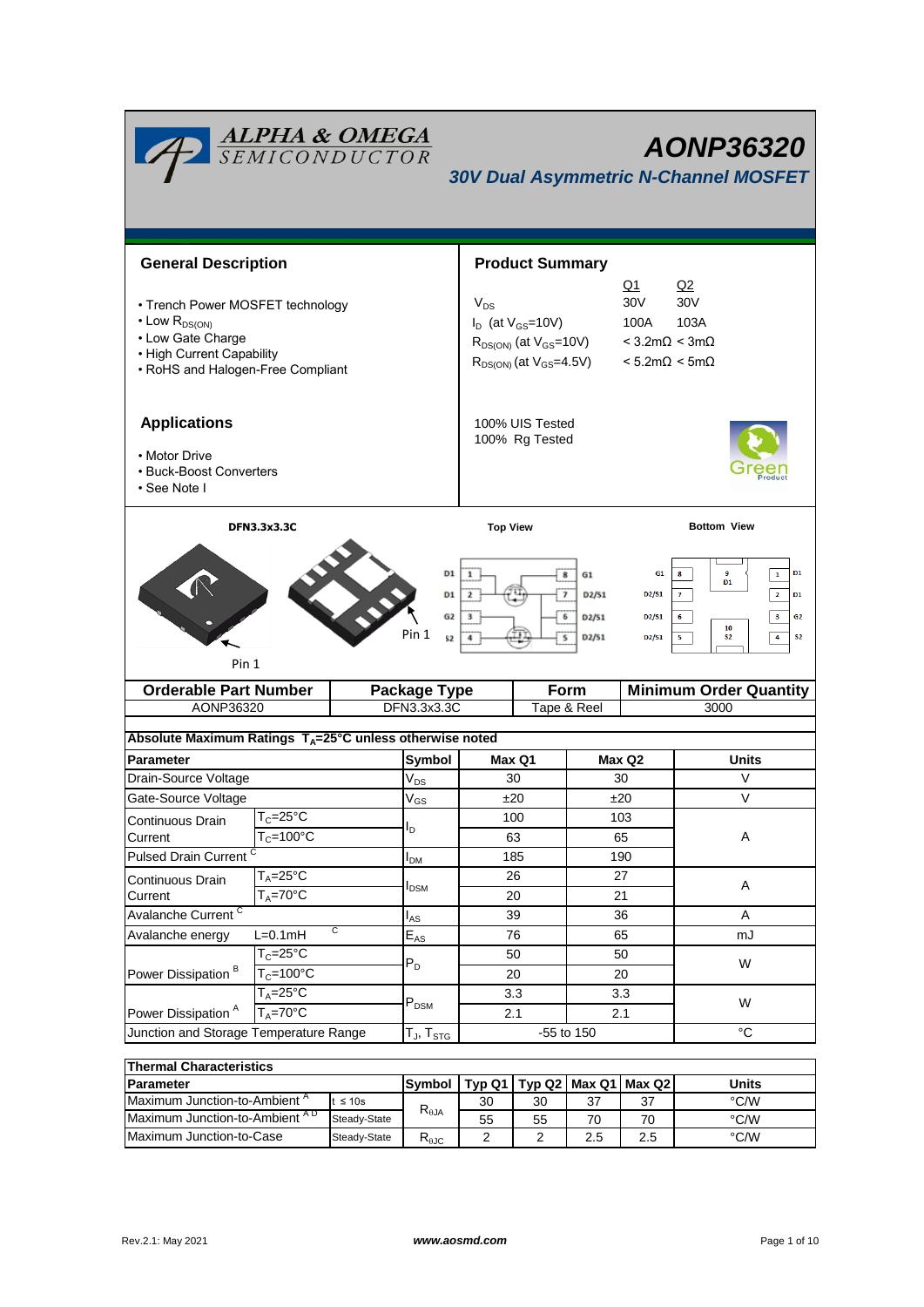

#### **Q1 Electrical Characteristics (TJ=25°C unless otherwise noted)**

| <b>Symbol</b>                          | Parameter                             | <b>Conditions</b>                                                                                            | Min                          | <b>Typ</b> | <b>Max</b> | <b>Units</b> |           |  |  |
|----------------------------------------|---------------------------------------|--------------------------------------------------------------------------------------------------------------|------------------------------|------------|------------|--------------|-----------|--|--|
| <b>STATIC PARAMETERS</b>               |                                       |                                                                                                              |                              |            |            |              |           |  |  |
| <b>BV<sub>DSS</sub></b>                | Drain-Source Breakdown Voltage        | $I_D = 250 \mu A$ , $V_{GS} = 0V$                                                                            |                              | 30         |            |              | $\vee$    |  |  |
| $I_{DSS}$                              | Zero Gate Voltage Drain Current       | $V_{DS}$ =30V, $V_{GS}$ =0V                                                                                  |                              |            |            | 1            | μA        |  |  |
|                                        |                                       |                                                                                                              | $T_{\text{J}} = 55^{\circ}C$ |            |            | 5            |           |  |  |
| $I_{GSS}$                              | Gate-Body leakage current             | $V_{DS} = 0V$ , $V_{GS} = \pm 20V$                                                                           |                              |            |            | ±100         | nA        |  |  |
| $V_{GS(th)}$                           | Gate Threshold Voltage                | V <sub>DS</sub> =V <sub>GS.</sub> I <sub>D</sub> =250µA                                                      |                              | 1.3        | 1.7        | 2.1          | V         |  |  |
|                                        |                                       | $V_{\text{GS}}$ =10V, $I_{\text{D}}$ =20A                                                                    |                              |            | 2.6        | 3.2          | $m\Omega$ |  |  |
| $R_{DS(ON)}$                           | Static Drain-Source On-Resistance     |                                                                                                              | $T_{\rm J}$ =125°C           |            | 3.6        | 4.4          |           |  |  |
|                                        |                                       | $V_{GS} = 4.5V, I_D = 20A$                                                                                   |                              |            | 4.1        | 5.2          | $m\Omega$ |  |  |
| $g_{FS}$                               | <b>Forward Transconductance</b>       | $V_{DS}=5V$ , $I_D=20A$                                                                                      |                              |            | 85         |              | S         |  |  |
| $V_{SD}$                               | Diode Forward Voltage                 | $I_S = 1A$ , $V_{GS} = 0V$                                                                                   |                              |            | 0.7        | 1            | V         |  |  |
| $\mathsf{I}_\mathsf{S}$                | Maximum Body-Diode Continuous Current |                                                                                                              |                              |            |            | 60           | A         |  |  |
|                                        | <b>DYNAMIC PARAMETERS</b>             |                                                                                                              |                              |            |            |              |           |  |  |
| $\mathbf{C}_{\text{iss}}$              | Input Capacitance                     |                                                                                                              |                              |            | 1700       |              | рF        |  |  |
| $C_{\rm oss}$                          | <b>Output Capacitance</b>             | $V_{GS}$ =0V, $V_{DS}$ =15V, f=1MHz                                                                          |                              | 460        |            | рF           |           |  |  |
| $\mathbf{C}_{\text{rss}}$              | Reverse Transfer Capacitance          |                                                                                                              |                              | 45         |            | рF           |           |  |  |
| $R_{g}$                                | Gate resistance                       | $f=1$ MHz                                                                                                    | 1.3                          | 2.6        | 3.9        | Ω            |           |  |  |
|                                        | <b>SWITCHING PARAMETERS</b>           |                                                                                                              |                              |            |            |              |           |  |  |
| $Q_q(10V)$                             | <b>Total Gate Charge</b>              |                                                                                                              |                              |            | 22         | 40           | nC        |  |  |
| $Q_g(4.5V)$                            | <b>Total Gate Charge</b>              | $V_{GS}$ =10V, $V_{DS}$ =15V, $I_{D}$ =20A                                                                   |                              |            | 10         | 20           | nC        |  |  |
| $Q_{gs}$                               | Gate Source Charge                    |                                                                                                              |                              | 6          |            | nC           |           |  |  |
| $\mathsf{Q}_{\underline{\mathsf{gd}}}$ | Gate Drain Charge                     |                                                                                                              |                              |            | 3          |              | nC        |  |  |
| $t_{D(on)}$                            | Turn-On DelayTime                     | $V_{GS}$ =10V, $V_{DS}$ =15V, R <sub>L</sub> =0.75 $\Omega$ ,<br>$\mathsf{R}_{\mathsf{GEN}}\!\!=\!\!3\Omega$ |                              |            | 6          |              | ns        |  |  |
| $t_r$                                  | Turn-On Rise Time                     |                                                                                                              |                              |            | 11         |              | ns        |  |  |
| $t_{D(off)}$                           | Turn-Off DelayTime                    |                                                                                                              |                              |            | 27         |              | ns        |  |  |
| $\mathsf{t}_{\mathsf{f}}$              | <b>Turn-Off Fall Time</b>             |                                                                                                              |                              | 5          |            | ns           |           |  |  |
| $t_{rr}$                               | Body Diode Reverse Recovery Time      | $I_F = 20A$ , di/dt=500A/ $\mu$ s                                                                            |                              |            | 13         |              | ns        |  |  |
| $Q_{rr}$                               | Body Diode Reverse Recovery Charge    | $I_F = 20A$ , di/dt=500A/ $\mu$ s                                                                            |                              |            | 24         |              | nC        |  |  |

A. The value of R<sub>0JA</sub> is measured with the device mounted on 1in<sup>2</sup> FR-4 board with 2oz. Copper, in a still air environment with T<sub>A</sub> =25° C. The Power dissipation P<sub>DSM</sub> is based on R <sub>0JA</sub> t≤ 10s and the maximum allowed junction temperature of 150°C. The value in any given application depends on the user's specific board design

B. The power dissipation P<sub>D</sub> is based on T<sub>J(MAX)</sub>=150°C, using junction-to-case thermal resistance, and is more useful in setting the upper dissipation limit for cases where additional heatsinking is used.

C. Single pulse width limited by junction temperature  $T_{\text{MAX}}$ =150°C.

D. The  $R_{a1a}$  is the sum of the thermal impedance from junction to case  $R_{a1c}$  and case to ambient.

E. The static characteristics in Figures 1 to 6 are obtained using <300us pulses, duty cycle 0.5% max.

F. These curves are based on the junction-to-case thermal impedance which is measured with the device mounted to a large heatsink, assuming a<br>maximum junction temperature of T<sub>JMAX)</sub>=150°C. The SOA curve provides a single

G. The maximum current rating is package limited.

H. These tests are performed with the device mounted on 1 in<sup>2</sup> FR-4 board with 2oz. Copper, in a still air environment with T<sub>A</sub>=25°C.

I. For application requiring slow >1ms turn-on/turn-off, please consult AOS FAE for proper product selection.

APPLICATIONS OR USES AS CRITICAL COMPONENTS IN LIFE SUPPORT DEVICES OR SYSTEMS ARE NOT AUTHORIZED. AOS DOES NOT ASSUME ANY LIABILITY ARISING OUT OF SUCH APPLICATIONS OR USES OF ITS PRODUCTS. AOS RESERVES THE RIGHT TO MAKE CHANGES TO PRODUCT SPECIFICATIONS WITHOUT NOTICE. IT IS THE RESPONSIBILITY OF THE CUSTOMER TO EVALUATE SUITABILITY OF THE PRODUCT FOR THEIR INTENDED APPLICATION. CUSTOMER SHALL COMPLY WITH APPLICABLE LEGAL REQUIREMENTS, INCLUDING ALL APPLICABLE EXPORT CONTROL RULES, REGULATIONS AND LIMITATIONS.

AOS' products are provided subject to AOS' terms and conditions of sale which are set forth at: http://www.aosmd.com/terms\_and\_conditions\_of\_sale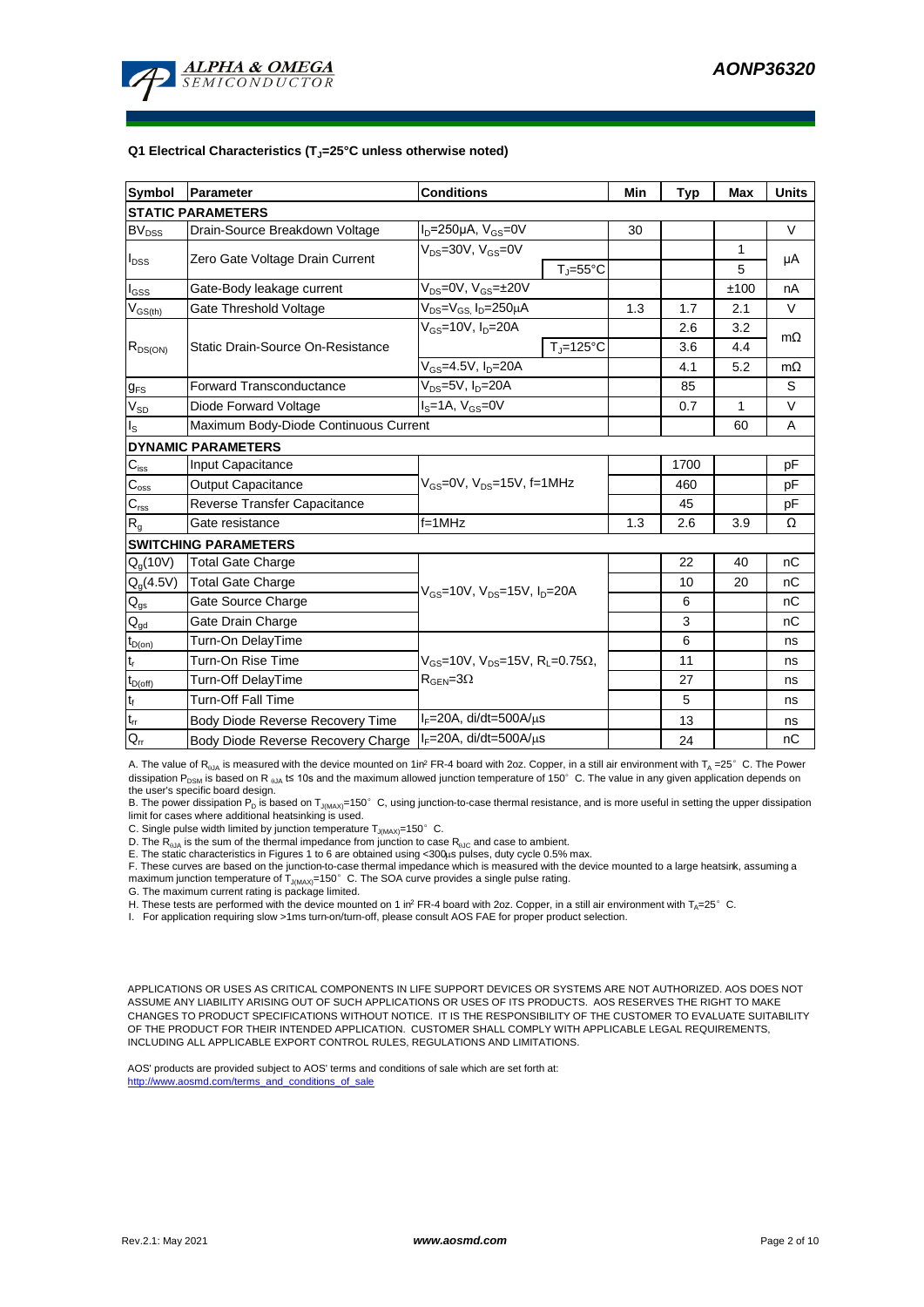

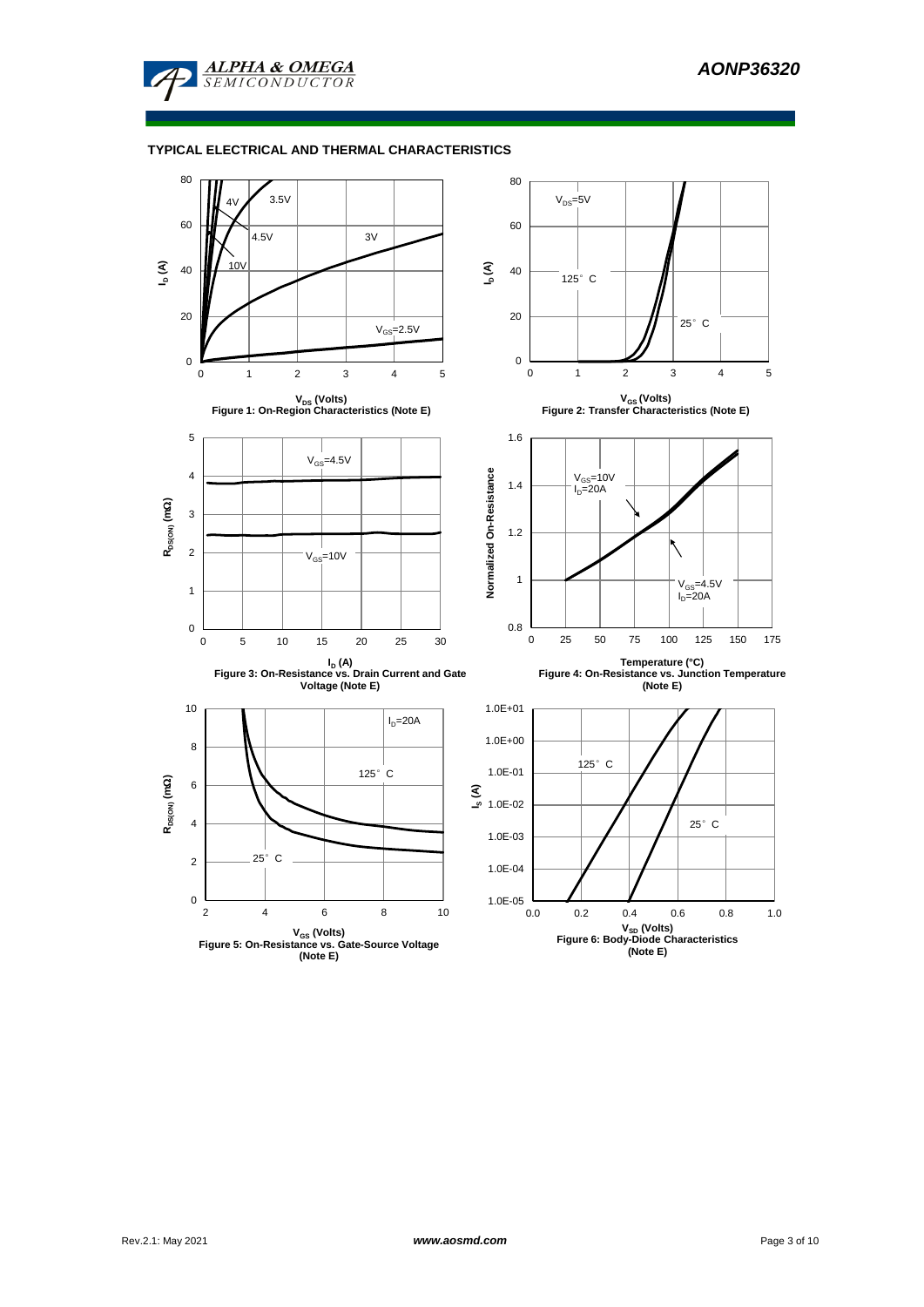



**Pulse Width (s) Figure 11: Normalized Maximum Transient Thermal Impedance (Note F)**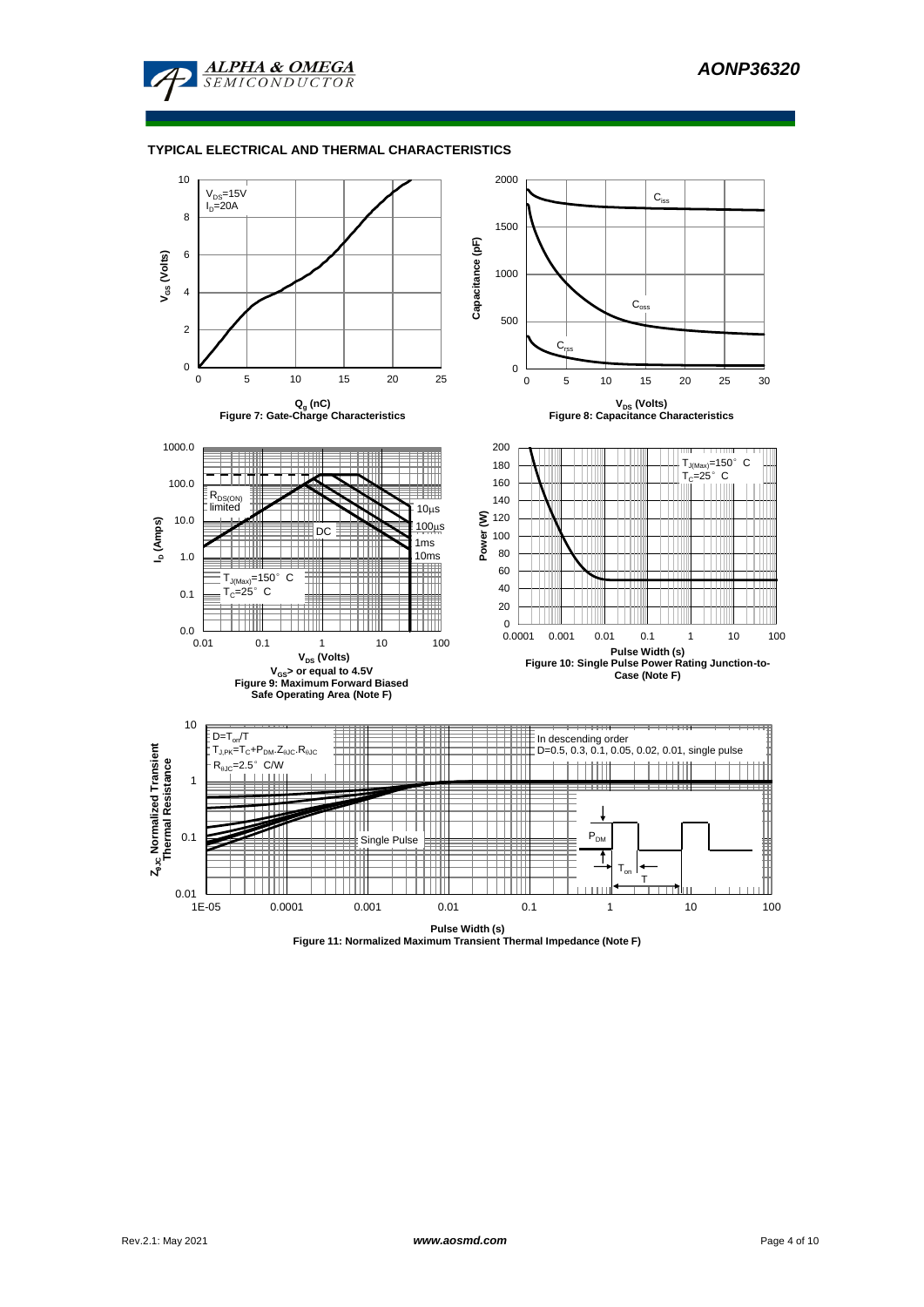





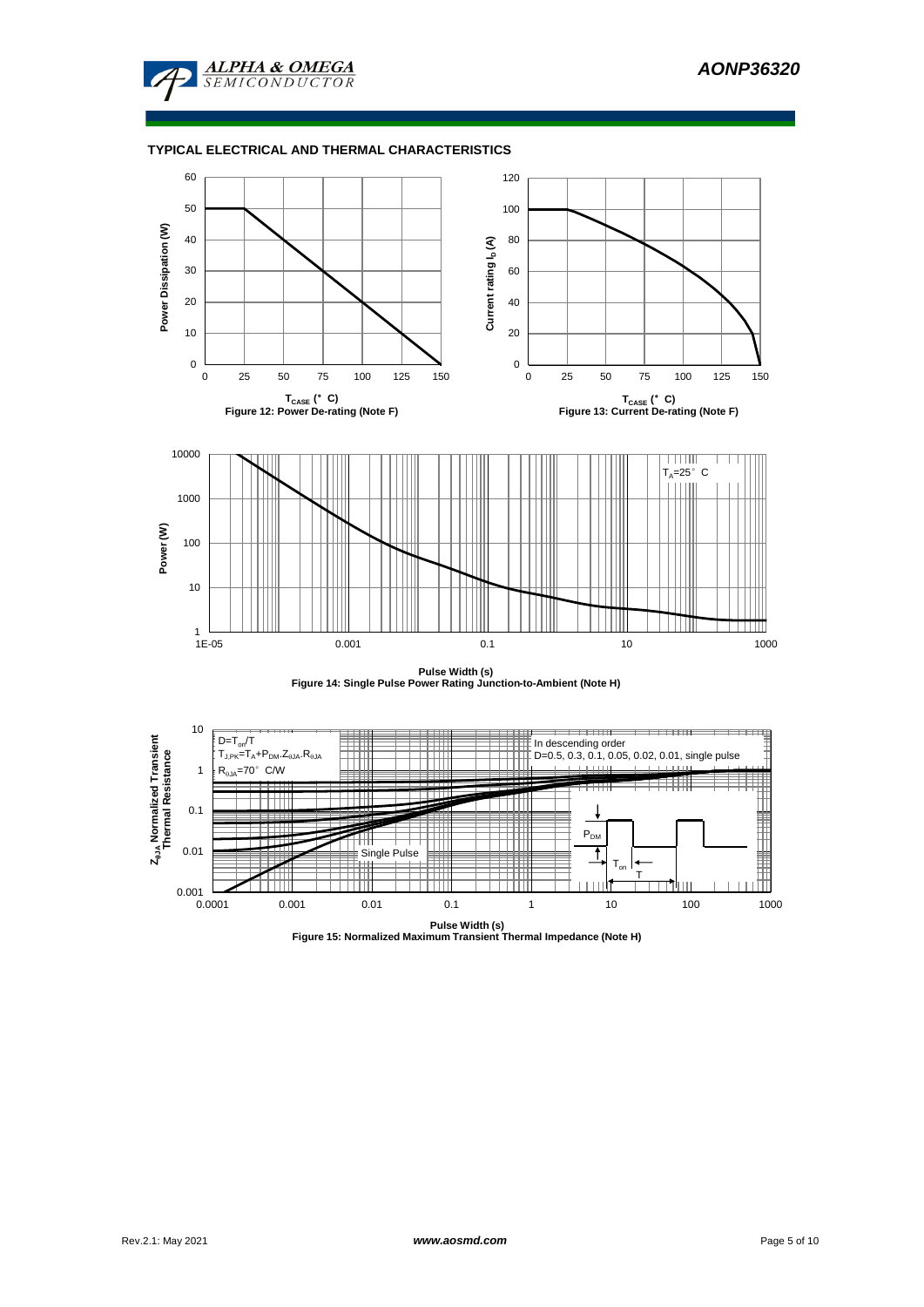

#### **Q2 Electrical Characteristics (TJ=25°C unless otherwise noted)**

| <b>Symbol</b>                           | Parameter                             | <b>Conditions</b>                                                                                | Min               | <b>Typ</b> | <b>Max</b>     | <b>Units</b> |           |  |  |
|-----------------------------------------|---------------------------------------|--------------------------------------------------------------------------------------------------|-------------------|------------|----------------|--------------|-----------|--|--|
| <b>STATIC PARAMETERS</b>                |                                       |                                                                                                  |                   |            |                |              |           |  |  |
| <b>BV</b> <sub>DSS</sub>                | Drain-Source Breakdown Voltage        | $I_D = 250 \mu A$ , $V_{GS} = 0V$                                                                |                   | 30         |                |              | $\vee$    |  |  |
| $I_{DSS}$                               | Zero Gate Voltage Drain Current       | $V_{DS}$ =30V, $V_{GS}$ =0V                                                                      |                   |            |                | 1            | μA        |  |  |
|                                         |                                       |                                                                                                  | $T_{\rm J}$ =55°C |            |                | 5            |           |  |  |
| $I_{GSS}$                               | Gate-Body leakage current             | $V_{DS} = 0V$ , $V_{GS} = \pm 20V$                                                               |                   |            |                | ±100         | nA        |  |  |
| $\mathsf{V}_{\mathsf{GS}(\mathsf{th})}$ | Gate Threshold Voltage                | $V_{DS} = V_{GS}$ , $I_D = 250 \mu A$                                                            |                   | 1.3        | 1.7            | 2.1          | V         |  |  |
|                                         |                                       | $V_{GS}$ =10V, $I_{D}$ =20A                                                                      |                   |            | 2.5            | 3            | $m\Omega$ |  |  |
| $R_{DS(ON)}$                            | Static Drain-Source On-Resistance     |                                                                                                  | $TJ=125°C$        |            | 3.5            | 4.2          |           |  |  |
|                                         |                                       | $V_{GS} = 4.5V, I_D = 20A$                                                                       |                   |            | 4              | 5            | $m\Omega$ |  |  |
| $g_{FS}$                                | <b>Forward Transconductance</b>       | $V_{DS}=5V$ , $I_D=20A$                                                                          |                   |            | 75             |              | S         |  |  |
| $V_{SD}$                                | Diode Forward Voltage                 | $I_S = 1A$ , $V_{GS} = 0V$                                                                       |                   |            | 0.7            | 1            | V         |  |  |
| $I_{\rm S}$                             | Maximum Body-Diode Continuous Current |                                                                                                  |                   |            |                | 70           | A         |  |  |
|                                         | <b>DYNAMIC PARAMETERS</b>             |                                                                                                  |                   |            |                |              |           |  |  |
| $C_{\text{iss}}$                        | <b>Input Capacitance</b>              |                                                                                                  |                   |            | 1650           |              | pF        |  |  |
| $C_{\rm oss}$                           | <b>Output Capacitance</b>             | $V_{GS}$ =0V, $V_{DS}$ =15V, f=1MHz                                                              |                   | 440        |                | рF           |           |  |  |
| $\mathbf{C}_{\text{rss}}$               | Reverse Transfer Capacitance          |                                                                                                  |                   | 50         |                | рF           |           |  |  |
| $R_{g}$                                 | Gate resistance                       | $f = 1$ MHz                                                                                      | 1.1               | 2.3        | 3.5            | Ω            |           |  |  |
|                                         | <b>SWITCHING PARAMETERS</b>           |                                                                                                  |                   |            |                |              |           |  |  |
| $Q_g(10V)$                              | <b>Total Gate Charge</b>              |                                                                                                  |                   |            | 20             | 40           | nC        |  |  |
| $Q_g(4.5V)$                             | <b>Total Gate Charge</b>              | $V_{GS}$ =10V, $V_{DS}$ =15V, $I_{D}$ =20A                                                       |                   |            | 10             | 20           | nC        |  |  |
| $\mathsf{Q}_{\text{gs}}$                | Gate Source Charge                    |                                                                                                  |                   |            | 6              |              | nC        |  |  |
| $\mathsf{Q}_{\underline{\mathsf{gd}}}$  | Gate Drain Charge                     |                                                                                                  |                   |            | 4              |              | nC        |  |  |
| $t_{D(0n)}$                             | Turn-On DelayTime                     |                                                                                                  |                   |            | $\overline{7}$ |              | ns        |  |  |
| $t_r$                                   | Turn-On Rise Time                     | $V_{\text{gs}}$ =10V, $V_{\text{ps}}$ =15V, R <sub>1</sub> =0.75Ω,<br>$R_{\text{GEN}} = 3\Omega$ |                   |            | 3              |              | ns        |  |  |
| $t_{D(off)}$                            | Turn-Off DelayTime                    |                                                                                                  |                   |            | 26             |              | ns        |  |  |
| $t_f$                                   | <b>Turn-Off Fall Time</b>             |                                                                                                  |                   |            | 5              |              | ns        |  |  |
| $\mathfrak{t}_{\text{rr}}$              | Body Diode Reverse Recovery Time      | $I_F = 20A$ , di/dt=500A/ $\mu$ s                                                                |                   |            | 13             |              | ns        |  |  |
| $Q_{rr}$                                | Body Diode Reverse Recovery Charge    | $I_F = 20A$ , di/dt=500A/ $\mu$ s                                                                |                   | 24         |                | nC           |           |  |  |

A. The value of R<sub>0JA</sub> is measured with the device mounted on 1in<sup>2</sup> FR-4 board with 2oz. Copper, in a still air environment with T<sub>A</sub> =25° C. The Power dissipation P<sub>DSM</sub> is based on R <sub>0JA</sub> t≤ 10s and the maximum allowed junction temperature of 150°C. The value in any given application depends on the user's specific board design.

B. The power dissipation P<sub>D</sub> is based on T<sub>J(MAX)</sub>=150°C, using junction-to-case thermal resistance, and is more useful in setting the upper dissipation limit for cases where additional heatsinking is used.

C. Single pulse width limited by junction temperature  $T_{J(MAX)}$ =150°C.

D. The R<sub>6JA</sub> is the sum of the thermal impedance from junction to case R<sub>6JC</sub> and case to ambient.<br>E. The static characteristics in Figures 1 to 6 are obtained using <300µs pulses, duty cycle 0.5% max.

F. These curves are based on the junction-to-case thermal impedance which is measured with the device mounted to a large heatsink, assuming a maximum junction temperature of  $T_{J(MAX)}$ =150°C. The SOA curve provides a single pulse rating.

G. The maximum current rating is package limited.

H. These tests are performed with the device mounted on 1 in<sup>2</sup> FR-4 board with 2oz. Copper, in a still air environment with T<sub>A</sub>=25°C.

I. For application requiring slow >1ms turn-on/turn-off, please consult AOS FAE for proper product selection.

APPLICATIONS OR USES AS CRITICAL COMPONENTS IN LIFE SUPPORT DEVICES OR SYSTEMS ARE NOT AUTHORIZED. AOS DOES NOT ASSUME ANY LIABILITY ARISING OUT OF SUCH APPLICATIONS OR USES OF ITS PRODUCTS. AOS RESERVES THE RIGHT TO MAKE CHANGES TO PRODUCT SPECIFICATIONS WITHOUT NOTICE. IT IS THE RESPONSIBILITY OF THE CUSTOMER TO EVALUATE SUITABILITY OF THE PRODUCT FOR THEIR INTENDED APPLICATION. CUSTOMER SHALL COMPLY WITH APPLICABLE LEGAL REQUIREMENTS, INCLUDING ALL APPLICABLE EXPORT CONTROL RULES, REGULATIONS AND LIMITATIONS.

AOS' products are provided subject to AOS' terms and conditions of sale which are set forth at: http://www.aosmd.com/terms\_and\_conditions\_of\_sale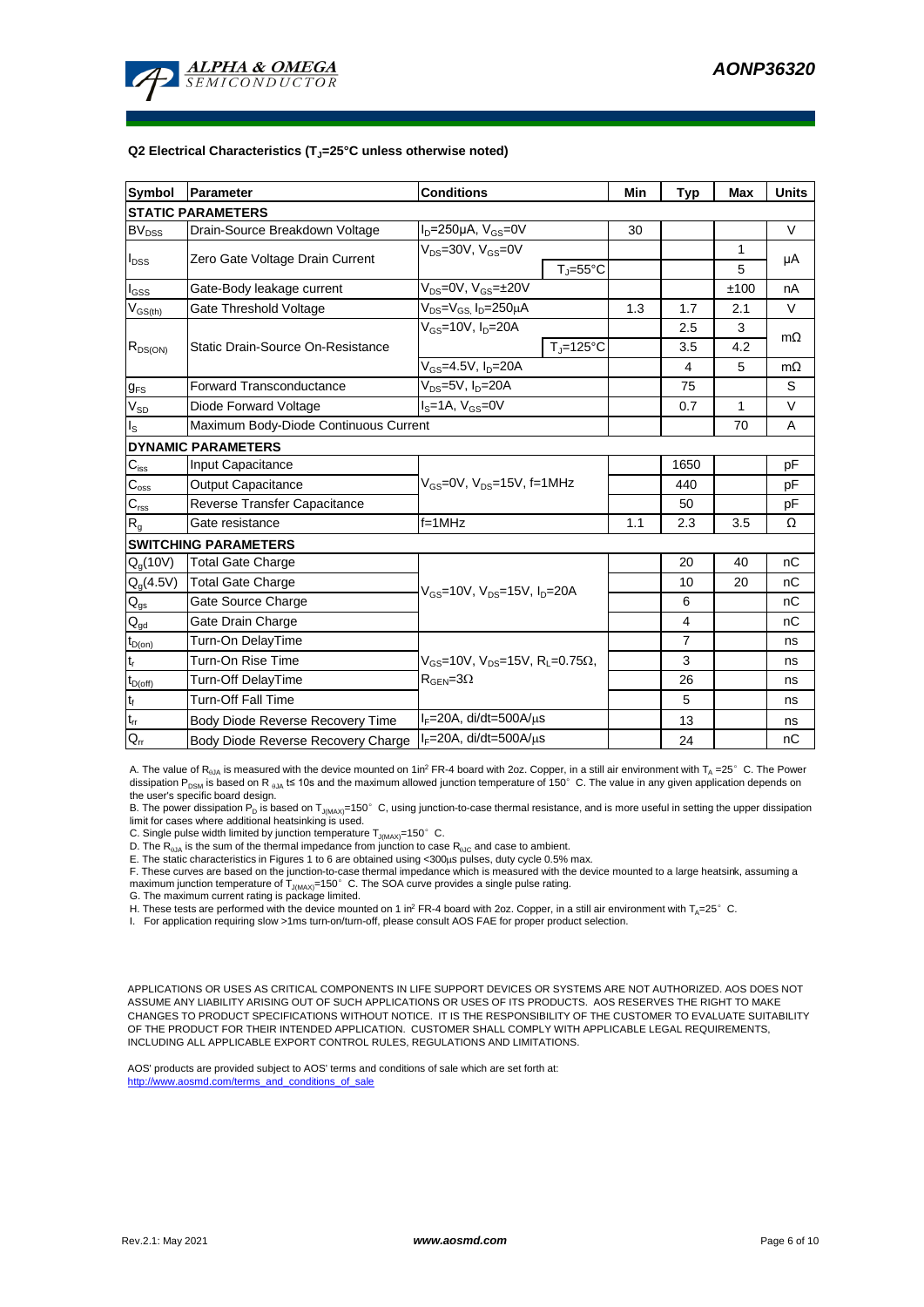

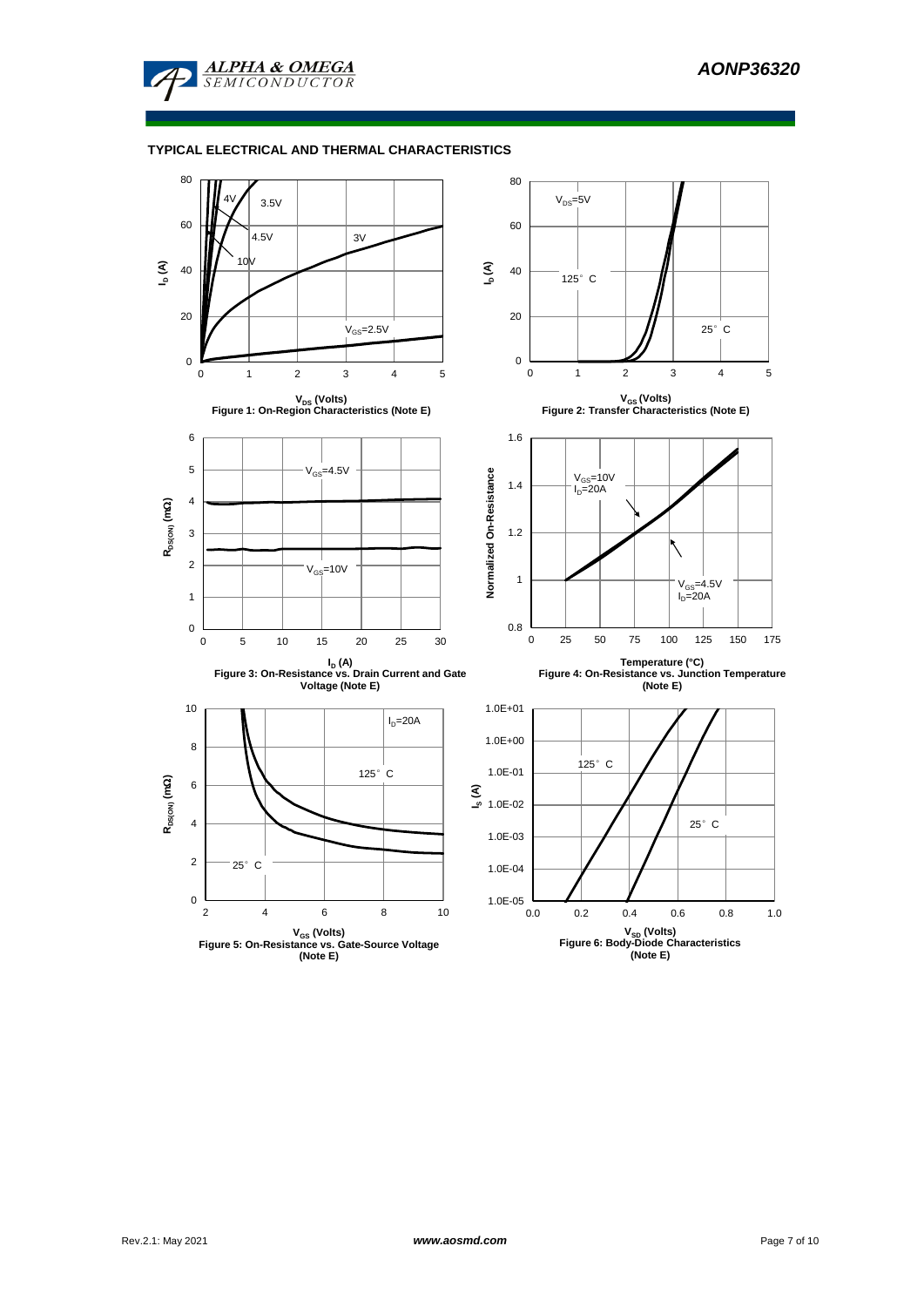



**Pulse Width (s) Figure 11: Normalized Maximum Transient Thermal Impedance (Note F)**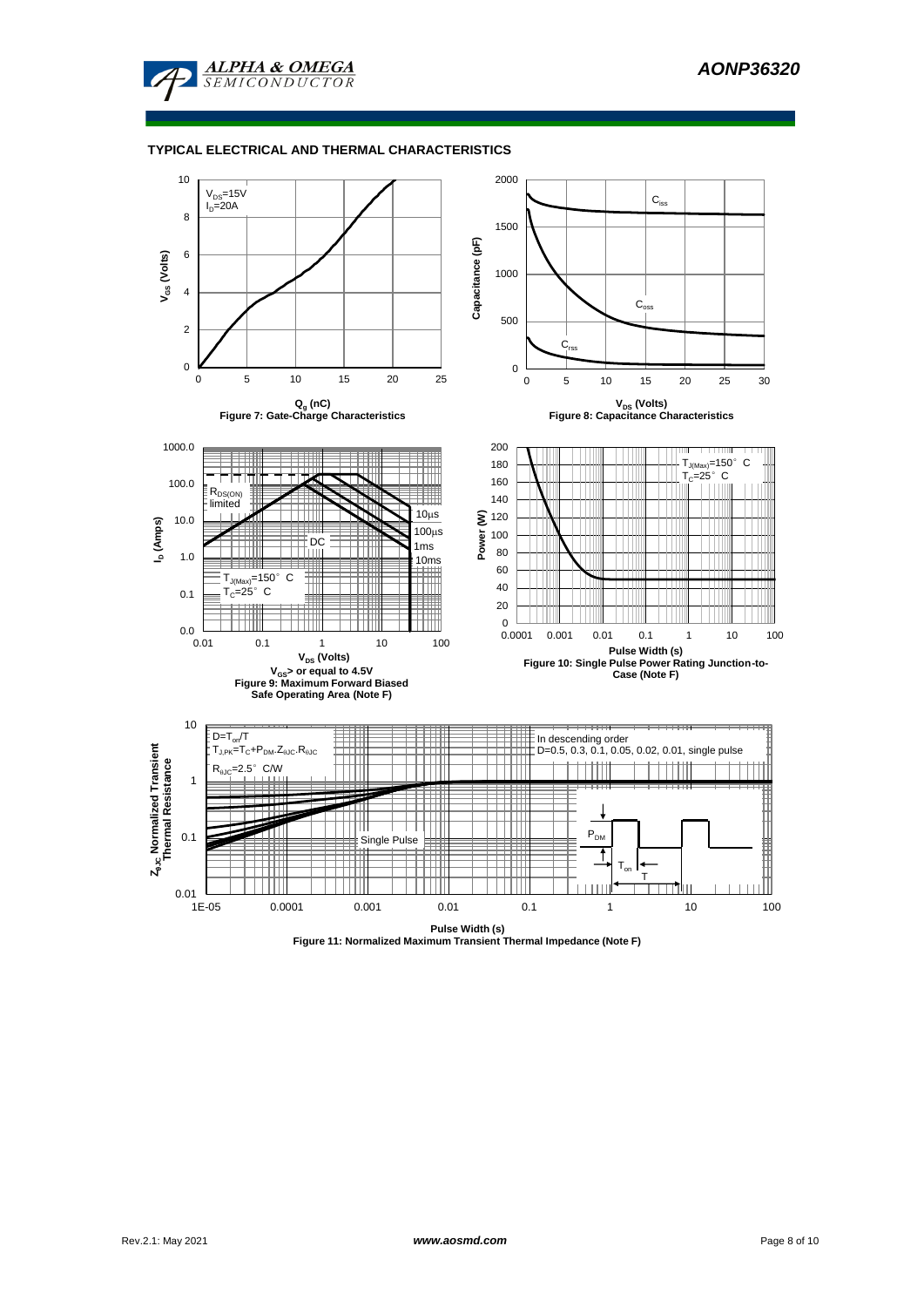